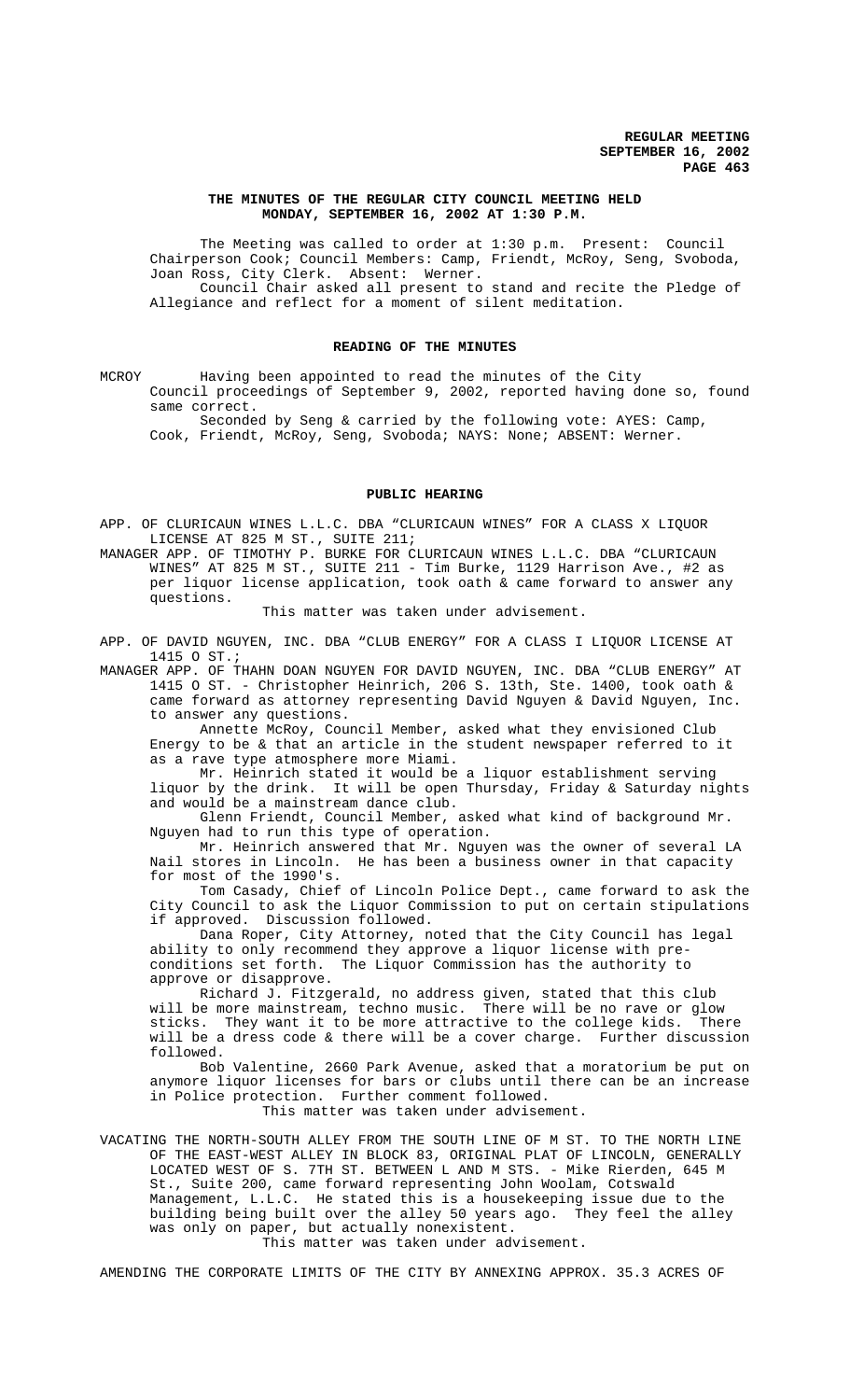PROPERTY GENERALLY LOCATED AT U.S. HWY. 77, S.W. 12TH ST. AND W. SOUTH ST. (IN CONNECTION  $W/02-134$ , 02-135) (REQUEST  $2^{ND}$  &  $3^{RD}$  READINGS 9/16/02);

APPROVING THE ACQUISITION OF APPROX. 30.84 ACRES OF PROPERTY IN ORDER FOR THE NEBRASKA HOUSING RESOURCE, INC. TO DEVELOP AFFORDABLE HOUSING ON PROPERTY GENERALLY LOCATED AT U.S. HWY. 77 AND W. SOUTH ST.(IN CONNECTION  $W/02-133,02-135$  (REQUEST  $2^{ND}$  &  $3^{RD}$  READINGS  $9/16/02$ );

DECLARING APPROX. 30.84 ACRES OF PROPERTY GENERALLY LOCATED AT U.S. HWY. 77 AND W. SOUTH ST., AS SURPLUS AND AUTHORIZING THE SALE THEREOF.(IN CONNECTION W/02-133, 02-134) (REQUEST  $2^{ND}$  &  $3^{RD}$  READINGS 9/16/02) - Steve Werthmann,Urban Development, stated that the City of Lincoln is working as a conduit for this land transaction so NHR can prepare & provide affordable housing. The State owns this property which they declared surplus, therefore, the City has to declare it surplus as well. The City wants to pass this property onto Nebraska Housing Resource.

Robert Peterson, 6035 Sumner St., Executive Director and General Counselor of Nebraska Housing Resource, explained the plans for this property. This housing will be available to families that are at 80% or less of median income.

Bob Valentine, 2660 Park Avenue, asked if these lots that are for families that meet the income guideline pay property taxes? Does Lincoln Housing Authority pay property taxes?

Mr. Werthmann, answered that these are not Lincoln Housing Authority lots, these are Affordable Housing & everyone of them pay property tax.

Craig Groat, 4935 Huntington Avenue, came forward to ask that the City renew the statute of the 60's requiring a vote of the people to sell City property at a value of \$100,000 or above.

Dana Roper, City Attorney, stated that this transaction will be done in a legal manor.

This matter was taken under advisement.

APPROVING AN AGREEMENT BETWEEN THE CITY AND LINCOLN HOUSING AUTHORITY FOR THE JOINT DEVELOPMENT AND MAINTENANCE OF A MINI-PARK IN THE ARNOLD HEIGHTS NEIGHBORHOOD AND APPROVING THE NAME AS "EAGLES VIEW PARK" ON PROPERTY GENERALLY LOCATED AT W. KNIGHT STREET AND N.W. 52ND STREET - Lynn Johnson, Director of Parks & Recreation Dept., presented an overview of the proposal stating there is a cooperative agreement with the neighborhood, Housing Authority & the City of Lincoln. The Housing Authority will maintain the grounds, the City will maintain the playground & fund utility costs associated with the water fountain and the Arnold Heights Neighborhood Association will plant the trees and assist with the construction of playground. This park will benefit the preschool children in the area since the school playground is not always available for their use.

Bob Valentine, 2660 Park Avenue, asked how much it will cost the property owners of Lincoln to build and maintain the mini-park. He suggested the lot be sold & use the revenue to hire more Police Officers.

Ms. McRoy stated that the lot belongs to Lincoln Housing Authority not the City. This is an unused commons area they've decided to turn into a park. Discussion followed.

Tom Huston, 233 S. 13th Street, Ste. 1900, came forward representing the Lincoln Housing Authority. Several years ago the Housing Authority funded the preparation of a subarea plan for the Arnold Heights Neighborhood which included a recommendation that recreation opportunities be increased for the kids in the area. Further discussion followed.

Jeff Schwebke, 4230 N.W. 54th Street, representing the Arnold Heights Neighborhood Association, came forward to state they would like to provide a playground that is safe, accessible & visible to the community to deter any vandalism. The playground behind the school is not visible to the community & there has been vandalisms. LPS does not allow swing sets, therefore the playground behind the school does not have swing sets for the preschool children to use & the new playground would have. Discussion followed.

This matter was taken under advisement.

APPROVING AN AGREEMENT BETWEEN THE CITY AGING SERVICES AND THE SENIORS FOUNDATION FOR A THREE-YEAR TERM FOR THE FOUNDATION'S ASSISTANCE WITH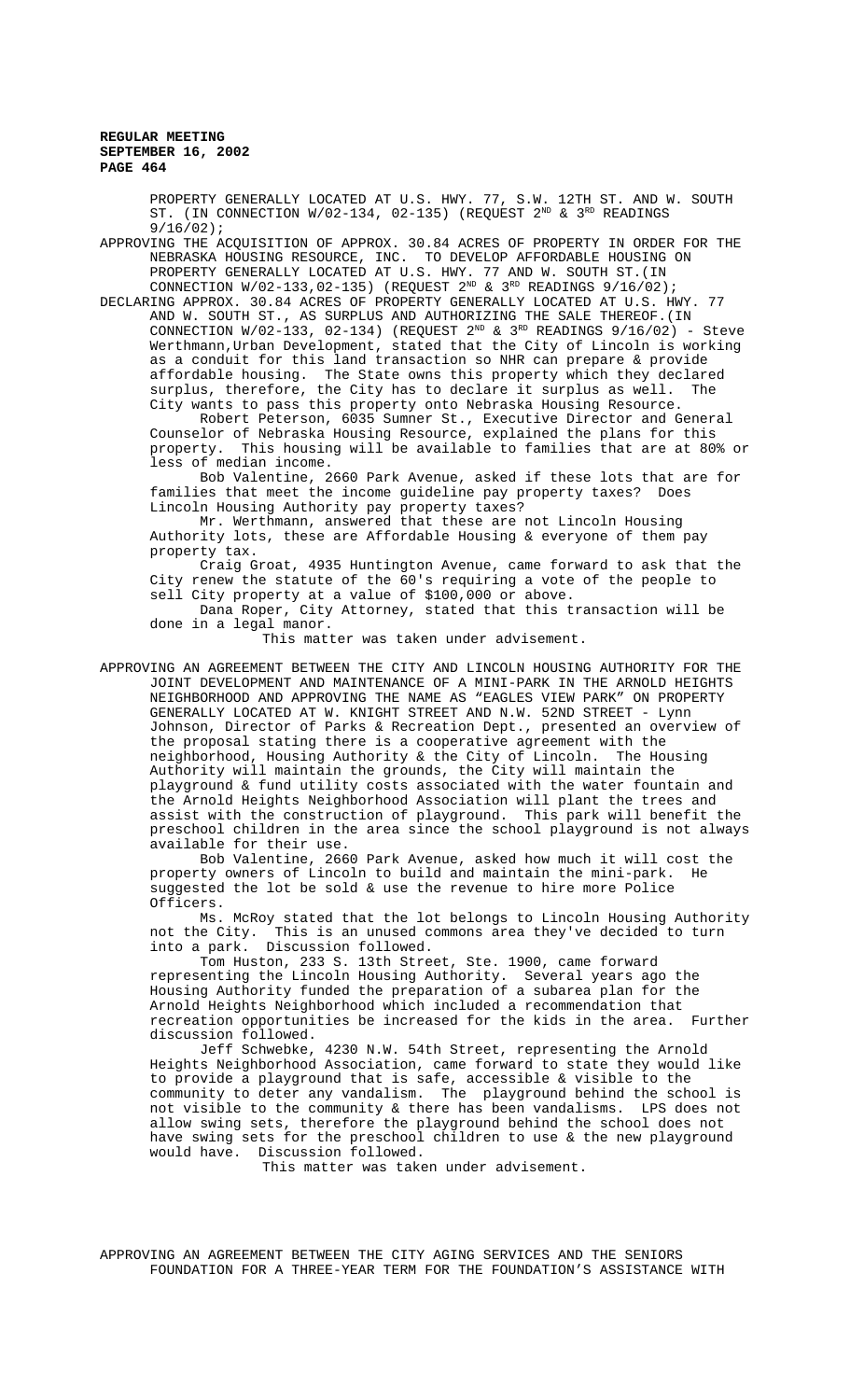FUND-RAISING, SERVICES AND SUPPORT FOR THE VARIOUS MULTI-PURPOSE SENIOR CENTERS AND AGING PROGRAMS - Paul Yates, 129 N 10th St., Aging Services, came forward to ask that the agreement be continued & to answer any questions.

This matter was taken under advisement.

- WAIVING DESIGN STANDARDS FOR STREET TREES IN TWO LOTS IN MCNEESE ADDITION ON PROPERTY GENERALLY LOCATED AT S. 25TH STREET AND SUMNER STREET - Brian Carstens, 2935 Pine Lake Rd., Suite H, came forward representing Ted and Patricia McNeese. Stated there is no room for street trees. This matter was taken under advisement.
- APPROVING A LETTER AGREEMENT BETWEEN THE CITY OF LINCOLN POLICE DEPARTMENT AND HANIGAN BJORKMAN ECKLUND FOR ASSISTANCE IN EVALUATING EVIDENCE HANDLING POLICIES AND PROCEDURES FOR A THREE YEAR TERM - Bob Valentine, 2660 Park Avenue, asked if this is an accounting firm. He also asked if they were operating as advisors and consultants or are they conducting an audit. He feels that consulting functions should be separate from auditing functions to eliminate conflict of interest.

Jonathan Cook, Chairperson, stated they would present him with the letter explaining exactly what they will be doing.

Chief Casady stated an annual audit is done every year of property in evidence. This firm was also used once to establish the cost of producing a criminal history report. He did not know if they did any other work with the City that would cause a conflict of interest. This matter was taken under advisement.

#### **MISCELLANEOUS BUSINESS**

Craig Groat, 4935 Huntington Avenue, restated his desire to renew the requirement of the City Charter to require a vote of the people to sell City property over \$100,000. He then read from the Duncan Associates Infrastructure Finance Study Capitol Cost of Growth Memorandum about developers contributing substantially to capitol costs. He then went on to read about code of professional ethics.

Bob Valentine, 2660 Park Avenue, came forward questioning Fire Chief Spadt's statement that the ISO Report indicated a need for two more fire stations when a newspaper article quoted ISO as saying they did not recommend two more fire stations.

This matter was taken under advisement.

**\*\* END OF PUBLIC HEARING \*\***

# **COUNCIL ACTION**

#### **LIQUOR RESOLUTIONS**

APP. OF CLURICAUN WINES L.L.C. DBA "CLURICAUN WINES" FOR A CLASS X LIQUOR LICENSE AT 825 M ST., SUITE 211 - CLERK read the following resolution, introduced by Ken Svoboda, who moved its adoption for approval:

A-81694 BE IT RESOLVED by the City Council of the City of Lincoln, Nebraska:

That after hearing duly had as required by law, consideration of the facts of this application, the Nebraska Liquor Control Act, and the pertinent City ordinances, the City Council recommends that the application of Cluricaun Wines L.L.C. dba "Cluricaun Wines" for a Class "X" liquor license at 825 M Street, Suite 211, Lincoln, Nebraska, for the license period ending April 30, 2003, be approved with the condition that the premise complies in every respect with all city and state regulations. The City Clerk is directed to transmit a copy of this resolution to the Nebraska Liquor Control Commission.

Introduced by Ken Svoboda Seconded by Seng & carried by the following vote: AYES: Camp, Cook, Friendt, McRoy, Seng, Svoboda; NAYS: None; ABSENT: Werner.

MANAGER APP. OF TIMOTHY P. BURKE FOR CLURICAUN WINES L.L.C. DBA "CLURICAUN WINES" AT 825 M ST., SUITE 211 - CLERK read the following resolution, introduced by Ken Svoboda, who moved its adoption for approval:<br>A-81695 WHEREAS, Cluricaun Wines L.L.C. dba "Cluricaun Wines" loc WHEREAS, Cluricaun Wines L.L.C. dba "Cluricaun Wines" located at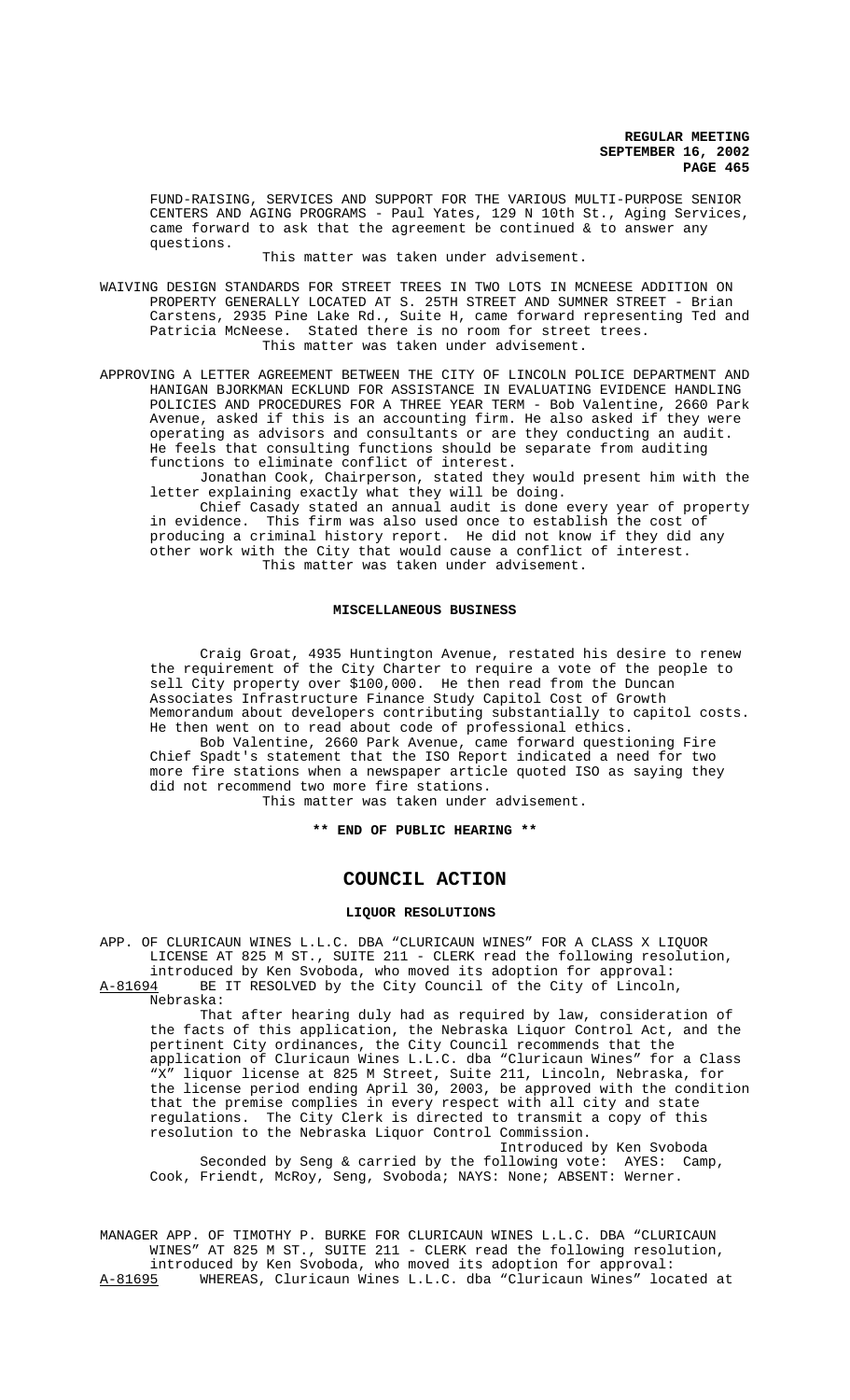825 M Street, Suite 211, Lincoln, Nebraska has been approved for a Retail Class "X" liquor license, and now requests that Timothy P. Burke be named manager;

WHEREAS, Timothy P. Burke appears to be a fit and proper person to manage said business.

NOW, THEREFORE, BE IT RESOLVED by the City Council of the City of Lincoln, Nebraska:

That after hearing duly had as required by law, consideration of the facts of this application, the Nebraska Liquor Control Act, and the pertinent City ordinances, the City Council recommends that Timothy P. Burke be approved as manager of this business for said licensee. The City Clerk is directed to transmit a copy of this resolution to the Nebraska Liquor Control Commission.

Introduced by Ken Svoboda Seconded by Seng & carried by the following vote: AYES: Camp, Cook, Friendt, McRoy, Seng, Svoboda; NAYS: None; ABSENT: Werner.

## APP. OF DAVID NGUYEN, INC. DBA "CLUB ENERGY" FOR A CLASS I LIQUOR LICENSE AT 1415 O ST. - CLERK read the following resolution, introduced by Ken Svoboda, who moved its adoption for approval:

A-81696 BE IT RESOLVED by the City Council of the City of Lincoln, Nebraska:

That after hearing duly had as required by law, consideration of the facts of this application, the Nebraska Liquor Control Act, and the pertinent City ordinances, the City Council recommends that the application of David Nguyen, Inc. dba "Club Energy" for a Class "I" liquor license at 1415 O Street, Lincoln, Nebraska, for the license period ending April 30, 2003, be approved with the condition that the premise complies in every respect with all city and state regulations and with the following requirements:

1. Written management policies maintained and available to all employees, with a copy to the Lincoln Police Department covering at minimum the following issues:

- a. Prohibiting service to intoxicated patrons and procedures for stopping service to a patron who appears to be intoxicated.
- b. Prohibiting service to minors, and procedures
- specifying circumstances employees are to check patron identification.
- c. Procedures for employees to follow in the event of a fight, argument, or similar disturbance in the establishment.

2. A requirement of a staff to patron ratio of at least 1:25. 3. All servers and supervisors (wait staff, bartenders, managers) to complete an alcohol server education course, or equivalent

within one month of employment.<br>4. All employees to be All employees to be easily identifiable either wearing a

distinctive uniform or distinctive nameplate visible from ten feet under prevailing conditions.

BE IT FURTHER RESOLVED the City Clerk is directed to transmit a copy of this resolution to the Nebraska Liquor Control Commission. Introduced by Ken Svoboda

Seconded by Seng & carried by the following vote: AYES: Camp, Cook, Friendt, McRoy, Seng, Svoboda; NAYS: None; ABSENT: Werner.

MANAGER APP. OF THAHN DOAN NGUYEN FOR DAVID NGUYEN, INC. DBA "CLUB ENERGY" AT 1415 O ST. - CLERK read the following resolution, introduced by Ken

Svoboda, who moved its adoption for approval:<br>A-81697 WHEREAS, David Nguyen, Inc. dba "Club E WHEREAS, David Nguyen, Inc. dba "Club Energy" located at 1415 O Street, Lincoln, Nebraska has been approved for a Retail Class "I" liquor license, and now requests that Thanh Doan Nguyen be named manager;

WHEREAS, Thanh Doan Nguyen appears to be a fit and proper person to manage said business.

NOW, THEREFORE, BE IT RESOLVED by the City Council of the City of Lincoln, Nebraska:

That after hearing duly had as required by law, consideration of the facts of this application, the Nebraska Liquor Control Act, and the pertinent City ordinances, the City Council recommends that Thanh Doan Nguyen be approved as manager of this business for said licensee. The City Clerk is directed to transmit a copy of this resolution to the Nebraska Liquor Control Commission.

Introduced by Ken Svoboda Seconded by Seng & carried by the following vote: AYES: Camp,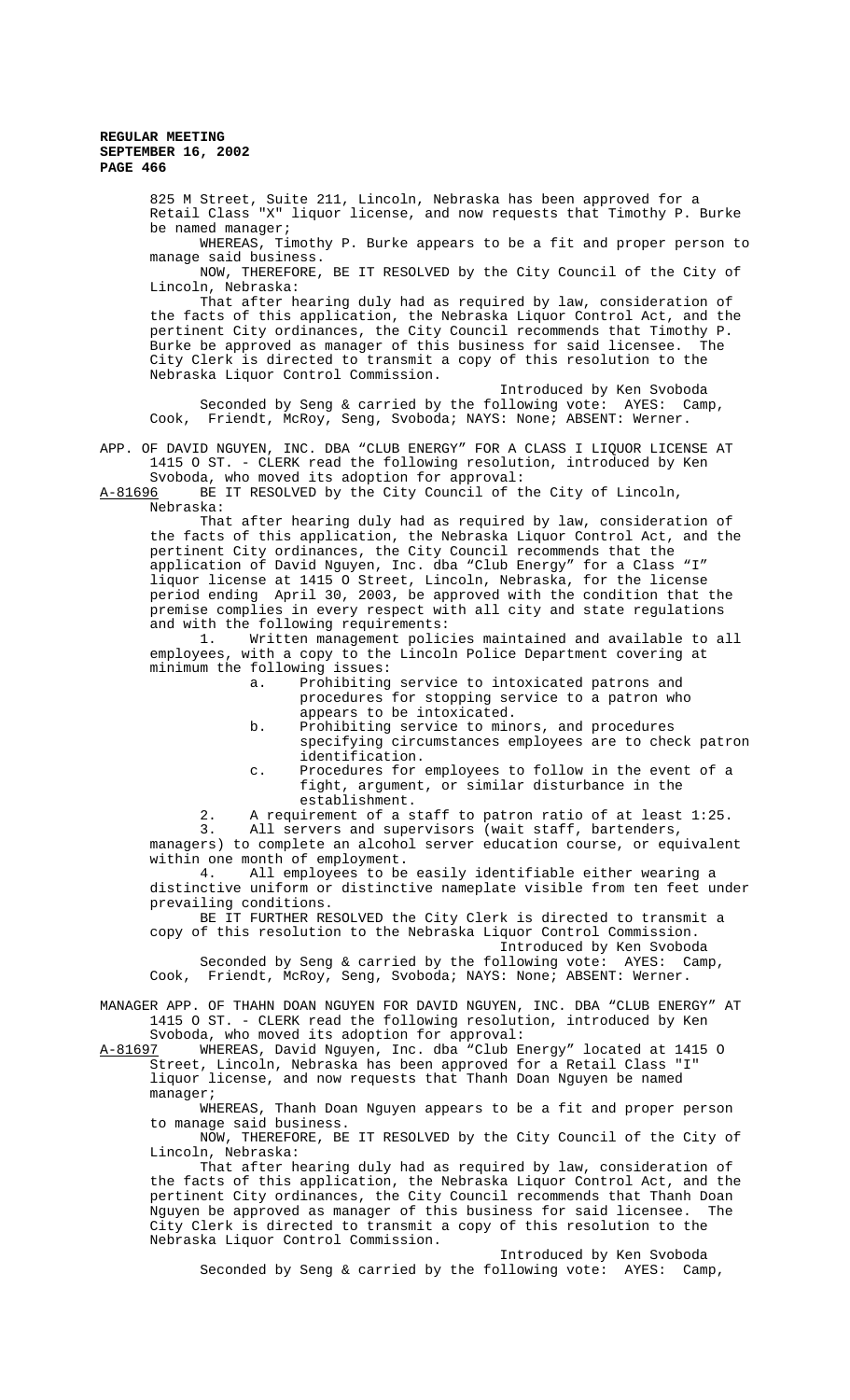Cook, Friendt, McRoy, Seng, Svoboda; NAYS: None; ABSENT: Werner.

#### **ORDINANCES - 2ND READING**

- VACATING THE NORTH-SOUTH ALLEY FROM THE SOUTH LINE OF M STREET TO THE NORTH LINE OF THE EAST-WEST ALLEY IN BLOCK 83, ORIGINAL PLAT OF LINCOLN, GENERALLY LOCATED WEST OF S. 7TH STREET BETWEEN L AND M STREETS - CLERK read an ordinance, introduced by Terry Werner, vacating the north-south alley from the south line of M Street to the north line of the east-west alley in Block 83, Original Plat of Lincoln, generally located west of S. 7th Street between L and M Streets, the second time.
- AMENDING THE CORPORATE LIMITS OF THE CITY BY ANNEXING APPROXIMATELY 35.3 ACRES OF PROPERTY GENERALLY LOCATED AT U.S. HIGHWAY 77, S.W. 12TH STREET AND W. SOUTH STREET. (IN CONNECTION W/02-134, 02-135) (REQUEST  $2^{\text{\tiny{ND}}}$  &  $3^{\text{\tiny{RD}}}$ READINGS 9/16/02) - PRIOR to reading:<br>SVOBODA Moved to waive the rules to have
- Moved to waive the rules to have 3rd Reading on Bill No.  $02-133$ this date.

Seconded by Friendt & carried by the following vote: AYES: Camp, Cook, Friendt, McRoy, Seng, Svoboda; NAYS: None; ABSENT: Werner.

- CLERK Read an ordinance, introduced by Annette McRoy for Terry Werner who was absent, amending the corporate limits of the City by annexing approximately 35.3 acres of property generally located at U.S. Highway 77, S.W. 12th Street and W. South Street, the second time. **(See Council Action under "ORDINANCES - 3RD READING".)**
- APPROVING THE ACQUISITION OF APPROXIMATELY 30.84 ACRES OF PROPERTY IN ORDER FOR THE NEBRASKA HOUSING RESOURCE, INC. TO DEVELOP AFFORDABLE HOUSING ON PROPERTY GENERALLY LOCATED AT U.S. HIGHWAY 77 AND W. SOUTH STREET.(IN CONNECTION  $W/02-133,02-135)$  (REQUEST  $2^{ND}$  &  $3^{RD}$  READINGS  $9/16/02)$  - PRIOR to reading:
- FRIENDT Moved to waive the rules to have 3rd Reading on Bill No. 02-134 this date.

Seconded by Svoboda & carried by the following vote: AYES: Camp, Cook, Friendt, McRoy, Seng, Svoboda; NAYS: None; ABSENT: Werner.

- CLERK Read an ordinance, introduced by Coleen Seng for Terry Werner who was absent, approving the acquisition of approximately 30.84 acres of property in order for the Nebraska Housing Resource, Inc. to develop affordable housing on property generally located at U.S. Highway 77 and W. South Street, the second time. **(See Council Action under "ORDINANCES - 3RD READING".)**
- DECLARING APPROXIMATELY 30.84 ACRES OF PROPERTY GENERALLY LOCATED AT U.S. HIGHWAY 77 AND W. SOUTH STREET, AS SURPLUS AND AUTHORIZING THE SALE THEREOF. (IN CONNECTION  $W/02-133$ , 02-134) (REQUEST  $2^{ND}$  &  $3^{RD}$  READINGS 9/16/02) - PRIOR to reading:<br>FRIENDT Moved to waive the rul
- Moved to waive the rules to have 3rd Reading on Bill No. 02-135 this date.

Seconded by Svoboda & carried by the following vote: AYES: Camp, Cook, Friendt, McRoy, Seng, Svoboda; NAYS: None; ABSENT: Werner.

CLERK Read an ordinance, introduced by Coleen Seng for Terry Werner who was absent, declaring approximately 30.84 acres of property generally located at U.S. Highway 77 and W. South Street, as surplus and authorizing the sale thereof, the second time. **(See Council Action under "ORDINANCES - 3RD READING".)**

## **RESOLUTIONS**

- APPROVING AN AGREEMENT BETWEEN THE CITY AND LINCOLN HOUSING AUTHORITY FOR THE JOINT DEVELOPMENT AND MAINTENANCE OF A MINI-PARK IN THE ARNOLD HEIGHTS NEIGHBORHOOD AND APPROVING THE NAME AS "EAGLES VIEW PARK" ON PROPERTY GENERALLY LOCATED AT W. KNIGHT STREET AND N.W. 52ND STREET - CLERK read the following resolution, introduced by Jon Camp, who moved its adoption:
- A-81698 BE IT RESOLVED by the City Council of the City of Lincoln, Nebraska:

That the attached Arnold Heights Park Development Agreement between the City and the Housing Authority of the City of Lincoln for the joint development and maintenance of a mini-park and approval of the name "Eagles View Park", in accordance with the terms and conditions contained in said Agreement, is hereby approved and the Mayor is authorized to execute the same on behalf of the City of Lincoln.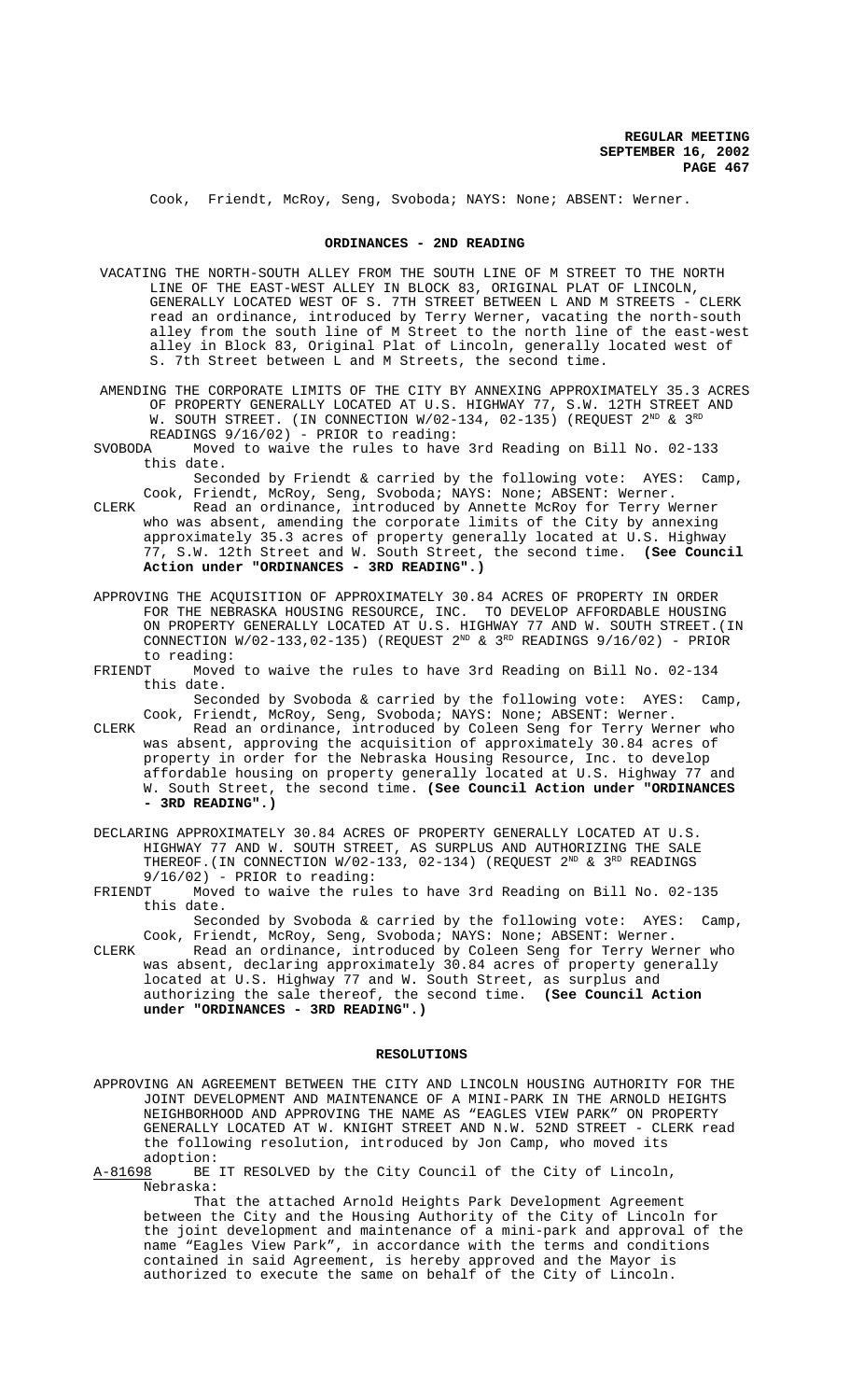> The City Clerk is directed to return one fully executed copy of the Agreement to the Parks and Recreation Department for transmittal to the Lincoln Housing Authority. Introduced by Jon Camp

Seconded by Seng & carried by the following vote: AYES: Camp, Cook, Friendt, McRoy, Seng, Svoboda; NAYS: None; ABSENT: Werner.

APPROVING AN AGREEMENT BETWEEN THE CITY AGING SERVICES AND THE SENIORS FOUNDATION FOR A THREE-YEAR TERM FOR THE FOUNDATION'S ASSISTANCE WITH FUND-RAISING, SERVICES AND SUPPORT FOR THE VARIOUS MULTI-PURPOSE SENIOR CENTERS AND AGING PROGRAMS - CLERK read the following resolution, introduced by Jon Camp, who moved its adoption:

A-81699 BE IT RESOLVED by the City Council of the City of Lincoln, Nebraska:

That the attached Agreement between Aging Services (Lincoln Area Agency on Aging) and Seniors Foundation for the Foundation's assistance with fundraising, services and support for the various multi-purpose senior centers and Aging programs, in accordance with the terms and conditions contained in said Agreement, is hereby approved and the Mayor is authorized to execute the same on behalf of the City of Lincoln.

The City Clerk is directed to return one fully executed copy of the Agreement to the Lincoln Area Agency on Aging for transmittal to the Seniors Foundation.

Introduced by Jon Camp Seconded by Seng & carried by the following vote: AYES: Camp, Cook, Friendt, McRoy, Seng, Svoboda; NAYS: None; ABSENT: Werner.

WAIVING DESIGN STANDARDS FOR STREET TREES IN TWO LOTS IN MCNEESE ADDITION ON PROPERTY GENERALLY LOCATED AT S. 25TH STREET AND SUMNER STREET - CLERK read the following resolution, introduced by Jon Camp, who moved its adoption:<br>A-81700 WHE

WHEREAS, the conditions of approval of proposed Administrative Final Plat McNeese Addition contains the requirements that the subdivider plant street trees along S. 25th Street and Sumner Street in said Administrative Final Plat generally located at the northeast corner of S. 25th Street and Sumner Street; and

WHEREAS, applicant has requested a modification to waive said requirements pursuant to § 26.31.010 of the Lincoln Municipal Code; and WHEREAS, the Planning Commission has reviewed said request and

has made recommendations thereon; and

WHEREAS, the City Council finds that the strict application of all requirements would result in actual difficulties or substantial hardship or injustice to the property owner.

NOW, THEREFORE, BE IT RESOLVED by the City of Lincoln, Nebraska: 1. That the requirement of the Administrative Final Plat of McNeese Addition generally located at the northeast corner of S. 25th and Sumner Streets relating to the planting of street trees along S. 25th Street and Sumner Street, is hereby waived. Be it further resolved that nothing herein shall be construed to preclude the City Council from ordering the planting of street trees in said location at any time in the future upon proper notice to the owners, their successors or assigns.

2. All other conditions for approval of the Administrative Final Plat of McNeese Addition shall remain in full force and effect. Introduced by Jon Camp

Seconded by Seng & carried by the following vote: AYES: Camp, Cook, Friendt, McRoy, Seng, Svoboda; NAYS: None; ABSENT: Werner.

APPROVING A LETTER AGREEMENT BETWEEN THE CITY OF LINCOLN POLICE DEPARTMENT AND HANIGAN BJORKMAN ECKLUND FOR ASSISTANCE IN EVALUATING EVIDENCE HANDLING POLICIES AND PROCEDURES FOR A THREE YEAR TERM - CLERK read the following resolution, introduced by Jon Camp, who moved its adoption:<br>A-81701 BE IT RESOLVED by the City Council of the City of Lin

BE IT RESOLVED by the City Council of the City of Lincoln, Nebraska:

That the attached Letter Agreement between the City of Lincoln Police Department and Hanigan Bjorkman Ecklund, for assistance in evaluating evidence handling policies and procedures, for a three-year term, in accordance with the terms and conditions contained in said Agreement, is hereby approved and the Mayor is authorized to execute the same on behalf of the City of Lincoln.

The City Clerk is directed to return an executed copy of the Letter Agreement to Hanigan Bjorkman Ecklund, P.O. Box 23110, Lincoln, NE 68542-9939, and to send a copy of the same to Rich Anderson, Lincoln Police Department for their file.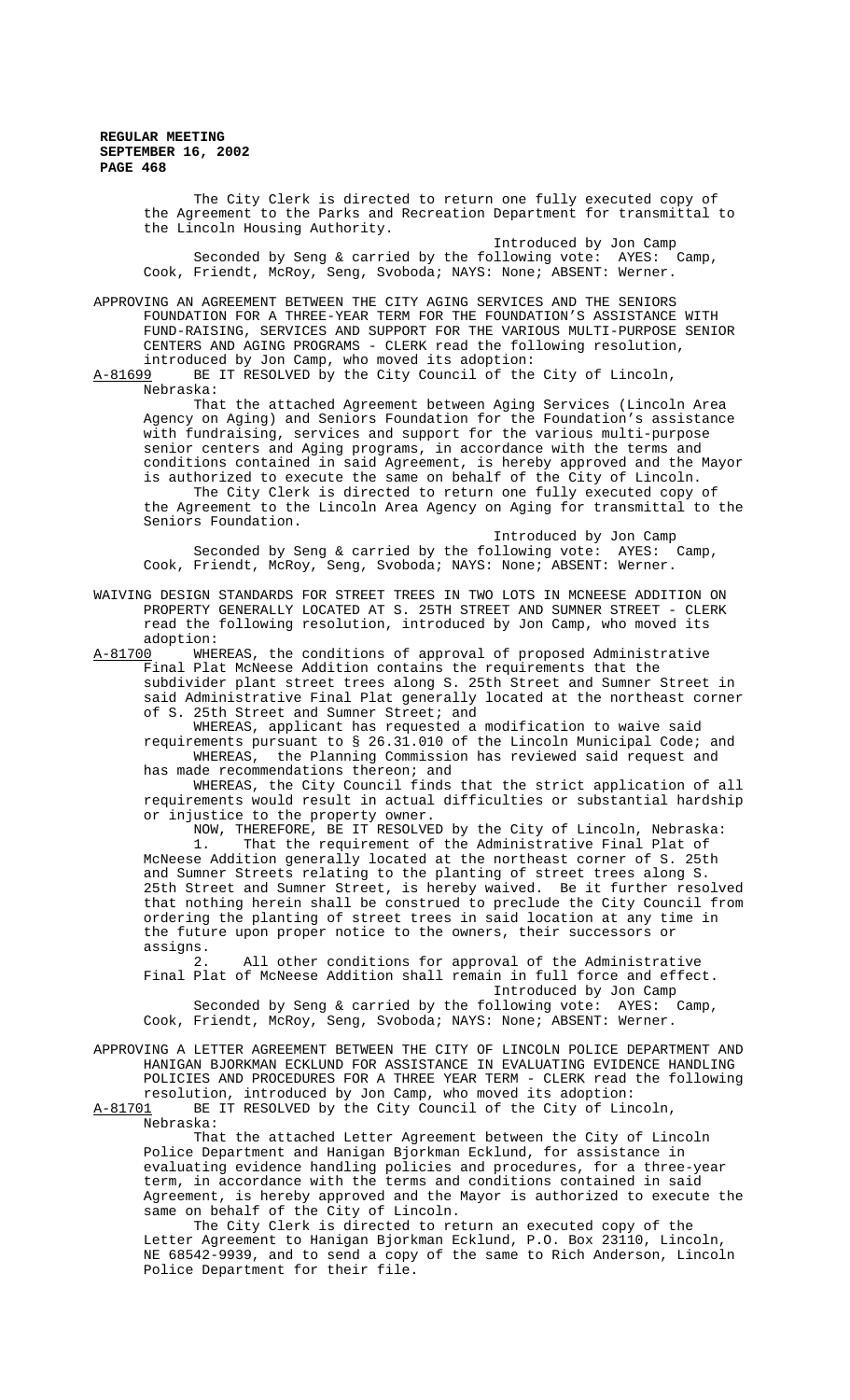Introduced by Jon Camp Seconded by Seng & carried by the following vote: AYES: Camp, Cook, Friendt, McRoy, Seng, Svoboda; NAYS: None; ABSENT: Werner. ACCEPTING THE REPORT OF NEW AND PENDING CLAIMS AGAINST THE CITY AND APPROVING DISPOSITION OF CLAIMS SET FORTH THEREIN FOR THE PERIOD OF JULY 16 - 31, 2002 - CLERK read the following resolution, introduced by Jon Camp, who moved its adoption: A-81702 BE IT RESOLVED by the City Council of the City of Lincoln, Nebraska: That the claims listed in the attached report, marked as Exhibit "A", dated September 3, 2002, of various new and pending tort claims filed against the City of Lincoln with the Office of the City Attorney or the Office of the City Clerk, as well as claims which have been disposed of, are hereby received as required by Neb. Rev. Stat. § 13-905 (Reissue 1997). The dispositions of claims by the Office of the City Attorney, as shown by the attached report, are hereby approved: DENIED ALLOWED American Family Insurance Group<br>
(Pamela Bergmann, Insured) \$ 581.40 Terry Hager 151.40 (Pamela Bergmann, Insured) \$ 581.40 Terry Hager 151.40 Ann Lafler 90.00 Michelle Cartwright 608.55<br>Allen V. Thomsen 400.00 Scott & Valerie Wolf Scott & Valerie Wolf<br>6,278.28 American Family Insurance Group<br>(Eric Paik, Insured) 1,624.25 Twyla Hansen 100.00 (Eric Paik, Insured) 1,624.25<br>athy & Darwin Schwisow 447.82 Cathy & Darwin Schwisow 447.82<br>Steven Shelor NAS\* Steven Shelor NAS<br>
Jamie Jerabek 601.01 Jamie Jerabek Christine & Clayton Ingersoll 328.00 Kristen Nekovar 100.00 Christopher Yllescas 484.63 \*No Amount Specified. The City Attorney is hereby directed to mail to the various claimants listed herein a copy of this resolution which shows the final disposition of their claim. Introduced by Jon Camp Seconded by Seng & carried by the following vote: AYES: Camp, Cook, Friendt, McRoy, Seng, Svoboda; NAYS: None; ABSENT: Werner. APP. OF ST. JOSEPH CATHOLIC CHURCH/SCHOOL AT 1940 S. 77TH ST. TO CONDUCT A LOTTERY WITHIN THE CITY OF LINCOLN FROM OCT. 1 THROUGH NOV. 30, 2002 - CLERK read the following resolution, introduced by Jon Camp, who moved its adoption: A-81703 WHEREAS, St. Joseph Catholic Church and School has made application for a permit to conduct a lottery in the City of Lincoln pursuant to Chapter 9.32 of the Lincoln Municipal Code; and WHEREAS, said application complies with all of the requirements of Section 9.32.030 of the Lincoln Municipal Code. NOW, THEREFORE, BE IT RESOLVED by the City Council of the City of Lincoln, Nebraska: That, after public hearing duly had as required by Section 9.32.050 of the Lincoln Municipal Code, the City Council does hereby grant a permit to St. Joseph Catholic Church and School to conduct a lottery in the City of Lincoln in accordance with the application filed by Msgr. Myron J. Pleskac. The City Clerk is directed to issue a permit upon the payment by the applicant of the required fee, said permit to be valid only for the specific lotteries described in said application and only for a period of one year from the date of approval of this resolution. Said permit shall be subject to all of the conditions and requirements of Chapter 9.32 of the Lincoln Municipal Code. BE IT FURTHER RESOLVED that pursuant to Section 9.32.080 of the Lincoln Municipal Code, a tax of 5% is imposed upon the gross proceeds

received from the sale of lottery chances or tickets within the City of Lincoln, which tax shall be due no later than sixty (60) days after the conclusion of each lottery to be conducted hereunder, and if unpaid at that time, shall thereafter be delinquent.

Introduced by Jon Camp

Seconded by Seng & carried by the following vote: AYES: Camp, Cook, Friendt, McRoy, Seng, Svoboda; NAYS: None; ABSENT: Werner.

APP. OF ST. TERESA'S CATHOLIC CHURCH AT 735 S. 36TH ST. TO CONDUCT A LOTTERY WITHIN THE CITY OF LINCOLN FROM SEPT. 29 THROUGH NOV. 10, 2002 - CLERK read the following resolution, introduced by Jon Camp, who moved its adoption: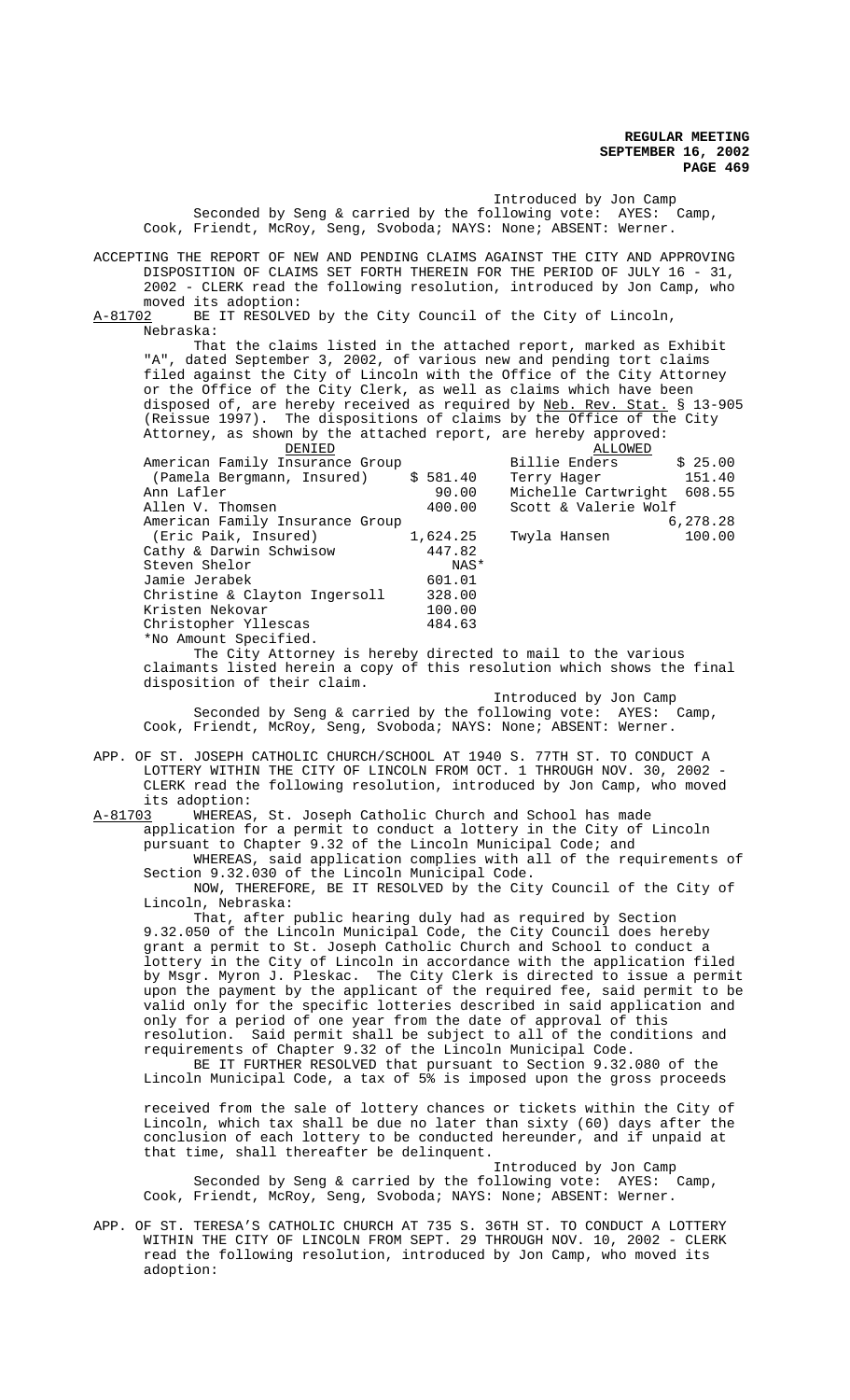A-81704 WHEREAS, St. Teresa's Catholic Church has made application for a permit to conduct a lottery in the City of Lincoln pursuant to Chapter 9.32 of the Lincoln Municipal Code; and

WHEREAS, said application complies with all of the requirements of Section 9.32.030 of the Lincoln Municipal Code.

NOW, THEREFORE, BE IT RESOLVED by the City Council of the City of Lincoln, Nebraska:

That, after public hearing duly had as required by Section 9.32.050 of the Lincoln Municipal Code, the City Council does hereby grant a permit to St. Teresa's Catholic Church to conduct a lottery in the City of Lincoln in accordance with the application filed by Rev. Joseph J. Nemec. The City Clerk is directed to issue a permit upon the payment by the applicant of the required fee, said permit to be valid only for the specific lotteries described in said application and only for a period of one year from the date of approval of this resolution. Said permit shall be subject to all of the conditions and requirements of Chapter 9.32 of the Lincoln Municipal Code.

BE IT FURTHER RESOLVED that pursuant to Section 9.32.080 of the Lincoln Municipal Code, a tax of 5% is imposed upon the gross proceeds received from the sale of lottery chances or tickets within the City of Lincoln, which tax shall be due no later than sixty (60) days after the conclusion of each lottery to be conducted hereunder, and if unpaid at that time, shall thereafter be delinquent.

Introduced by Jon Camp Seconded by Seng & carried by the following vote: AYES: Camp, Cook, Friendt, McRoy, Seng, Svoboda; NAYS: None; ABSENT: Werner.

APP OF ST. PATRICK'S SCHOOL AT 4142 N. 61ST ST. TO CONDUCT A RAFFLE WITHIN THE CITY OF LINCOLN FROM SEPT. 16 THROUGH NOV. 22, 2002 - CLERK read the following resolution, introduced by Jon Camp, who moved its adoption:

A-81705 WHEREAS, St. Patrick's School has made application for a permit to conduct a raffle in the City of Lincoln pursuant to Chapter 9.32 of the Lincoln Municipal Code; and

WHEREAS, said application complies with all of the requirements of Section 9.32.030 of the Lincoln Municipal Code.

NOW, THEREFORE, BE IT RESOLVED by the City Council of the City of Lincoln, Nebraska:

That, after public hearing duly had as required by Section 9.32.050 of the Lincoln Municipal Code, the City Council does hereby grant a permit to St. Patrick's School to conduct a raffle in the City of Lincoln in accordance with the application filed by Jeanne L. Vrbka. The City Clerk is directed to issue a permit upon the payment by the applicant of the required fee, said permit to be valid only for the specific lotteries described in said application and only for a period of one year from the date of approval of this resolution. Said permit shall be subject to all of the conditions and requirements of Chapter 9.32 of the Lincoln Municipal Code.

BE IT FURTHER RESOLVED that pursuant to Section 9.32.080 of the Lincoln Municipal Code, a tax of 5% is imposed upon the gross proceeds received from the sale of raffle chances or tickets within the City of Lincoln, which tax shall be due no later than sixty (60) days after the conclusion of each raffle to be conducted hereunder, and if unpaid at that time, shall thereafter be delinquent.

Introduced by Jon Camp Seconded by Seng & carried by the following vote: AYES: Camp, Cook, Friendt, McRoy, Seng, Svoboda; NAYS: None; ABSENT: Werner.

SETTING HEARING DATE OF MONDAY, SEPT. 30, 2002 AT 5:30 P.M. FOR THE APPLICATION OF JANEANE M. & ROBERT F. GLENN DBA "PARK TERRACE BANQUET HALL" FOR A CLASS "I" LIQUOR LICENSE AT 1501 CENTER PARK ROAD #200 - CLERK read the following resolution, introduced by Jon Camp, who moved its adoption:

A-81706 BE IT RESOLVED by the City Council, of the City of Lincoln, that a hearing date is hereby fixed for Mon., September 30, 2002, at 5:30 p.m. or as soon thereafter as possible in the City Council Chambers, County-City Building, 555 S. 10th St., Lincoln, NE, for the App. of Janeane M. & Robert F. Glenn dba "Park Terrace Banquet Hall" for a Class "I" Liquor License at 1501 Center Park Rd., #200.

If the Police Dept. is unable to complete the investigation by said time, a new hearing date will be set.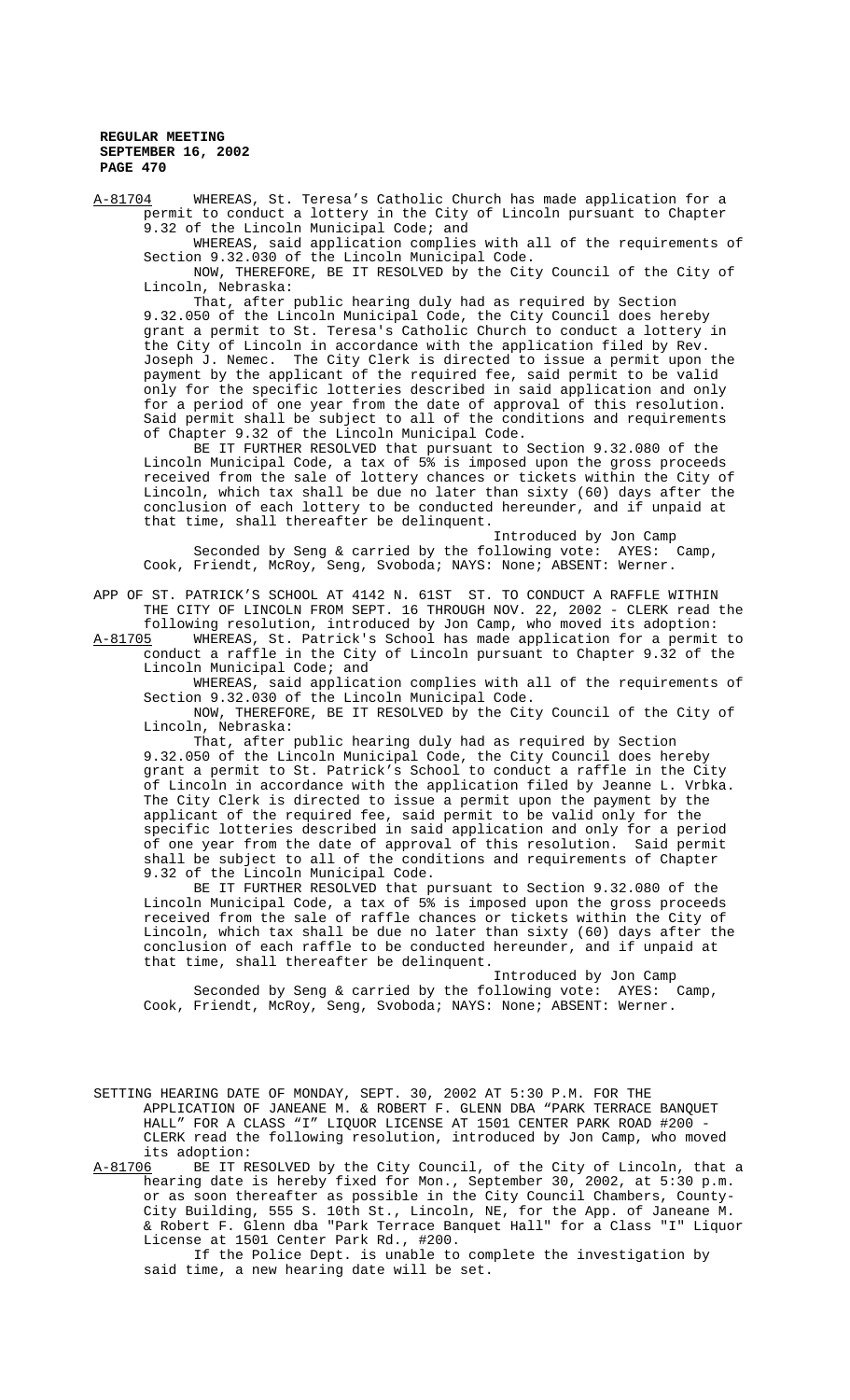Introduced by Jon Camp Seconded by Seng & carried by the following vote: AYES: Camp, Cook, Friendt, McRoy, Seng, Svoboda; NAYS: None; ABSENT: Werner.

SETTING HEARING DATE OF MONDAY, SEPT. 30, 2002 AT 5:30 P.M. FOR THE MAN. APP. OF ROY G. DICKSON FOR CORPORATE GOLF MARKETING DBA "YANKEE HILL COUNTRY CLUB" LOCATED AT 7600 SAN MATEO LANE - CLERK read the following

resolution, introduced by Jon Camp, who moved its adoption:<br>A-81707 BE IT RESOLVED by the City Council, of the City of Li A-81707 BE IT RESOLVED by the City Council, of the City of Lincoln, that a hearing date is hereby fixed for Mon., September 30, 2002, at 5:30 p.m. or as soon thereafter as possible in the City Council Chambers, County-City Building, 555 S. 10th St., Lincoln, NE, for the Man. App. of Roy G. Dickson for Corporate Golf Marketing dba "Yankee Hill Country Club" located at 7600 San Mateo Lane.

If the Police Dept. is unable to complete the investigation by said time, a new hearing date will be set.

Introduced by Jon Camp Seconded by Seng & carried by the following vote: AYES: Camp, Cook, Friendt, McRoy, Seng, Svoboda; NAYS: None; ABSENT: Werner.

SETTING HEARING DATE OF MONDAY, SEPT. 30, 2002 AT 5:30 P.M. FOR MAN. APP. OF KEVIN LANNING FOR WHITEHEAD OIL COMPANY DBA "U-STOP CONVENIENCE SHOP" LOCATED AT 1421 CENTERPARK ROAD - CLERK read the following resolution, introduced by Jon Camp, who moved its adoption:<br>A-81708 BE IT RESOLVED by the City Council, of the

A-81708 BE IT RESOLVED by the City Council, of the City of Lincoln, that a hearing date is hereby fixed for Mon., September 30, 2002, at 5:30 p.m. or as soon thereafter as possible in the City Council Chambers, County-City Building, 555 S. 10th St., Lincoln, NE, for the Man. App. of Kevin Lanning for Whitehead Oil Company dba "U-Stop Convenience Shop" located at 1421 Centerpark Road.

If the Police Dept. is unable to complete the investigation by said time, a new hearing date will be set.

Introduced by Jon Camp Seconded by Seng & carried by the following vote: AYES: Camp, Cook, Friendt, McRoy, Seng, Svoboda; NAYS: None; ABSENT: Werner.

# **PETITIONS & COMMUNICATIONS**

INFORMAL PETITION FOR WATER MAIN DISTRICT IN NORTHWEST 6TH STREET, WEST DAWES TO WEST SAUNDERS SUBMITTED BY ROBERT M. MARKOVIC - CLERK presented said petition which was referred to the Public Works Dept.

INFORMAL PETITION FOR SEWER DISTRICT IN NORTHWEST 23RD STREET WEST O TO WEST Q SUBMITTED BY NOEL L. CHADD - CLERK presented said petition which was referred to the Public Works Dept.

### **REPORTS OF CITY OFFICERS**

INVESTMENT OF FUNDS FOR SEPT. 3 THROUGH SEPT. 6 2002 - CLERK read the following resolution, introduced by Jon Camp, who moved its adoption:

A-81709 BE IT HEREBY RESOLVED BY THE CITY COUNCIL of the City of Lincoln, Nebraska: That the attached list of investments be confirmed and approved,

and the City Treasurer is hereby directed to hold said investments until maturity unless otherwise directed by the City Council. Introduced by Jon Camp

Seconded by Seng & carried by the following vote: AYES: Camp, Cook, Friendt, McRoy, Seng, Svoboda; NAYS: None; ABSENT: Werner. REPORT FROM CITY TREASURER OF TELECOMMUNICATION OCC. TAX FOR THE MONTH OF NOV., 2001 THRU JAN. 2002: MERCHANT WIRED DBA MW CINTRAL; MAR. THRU APRIL, 2002: MERCHANT WIRED DBA MW CINTRAL; JUNE 2002: SHAFFER COMM.; JULY 2002: CRICKET, CRICKET (OVER REPORTED REVENUE), SPRINT, SPRINT SPECTRUM, ALLTEL OF MIDWEST, ALLTEL NEBRASKA, ALLTEL COMM., NEBRASKA TECHNOLOGY & TELECOMM., CELLULAR ONE, MCI WORLDCOM, IBM GLOBAL, GUARANTEED PHONE SERVICE, QUANTUMSHFT, BELL ATLANTIC, NETWORK BILLING SYSTEMS, OCMC, NORSTAN NETWORK, MCLEOD USA - CLERK presented said report which was placed on file in the Office of the City Clerk.

REPORT OF UNL MICROBIOLOGIST FOR WATER TESTING FOR THE MONTH OF AUGUST, 2002 - CLERK presented said report which was placed on file in the Office of the City Clerk.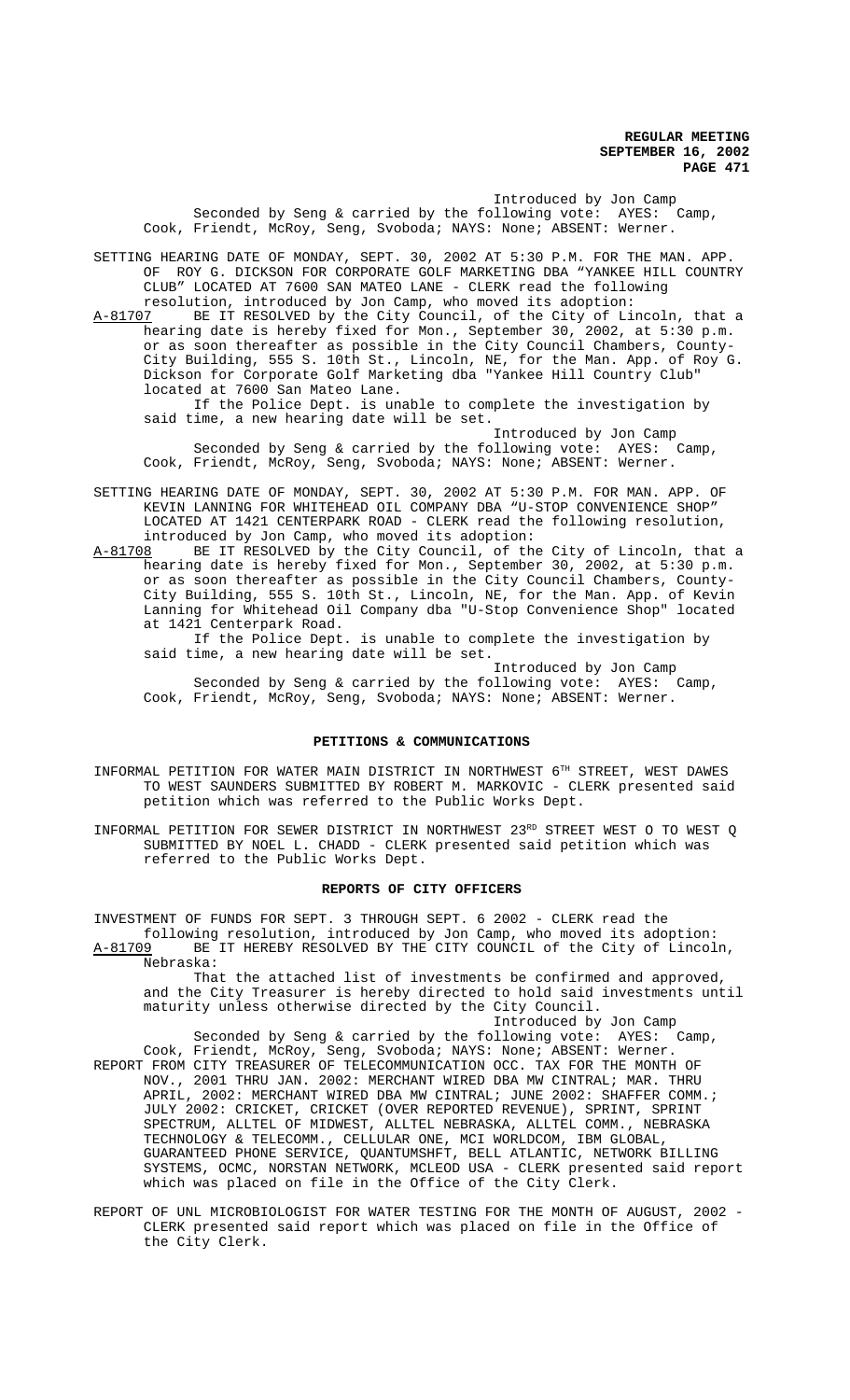### **ORDINANCES - 1ST READING**

- APPROVING A SUBLEASE AGREEMENT BETWEEN THE CITY AND LINCOLN ACTION PROGRAM FOR A SUBLEASE OF SPACE AT THE ONE STOP CENTER, 1010 N ST., TO PROVIDE JOB TRAINING AND EMPLOYMENT SERVICES UNDER THE WORKFORCE INVESTMENT ACT - CLERK read an ordinance, introduced by Jon Camp, accepting and approving a Sublease Agreement between the City of Lincoln and Lincoln Action Program for a lease of space at 1010 N Street, Lincoln, Lancaster County, Nebraska for a term of July 1, 2002 through June 30, 2003 whereby the City of Lincoln is subleasing space to Lincoln Action Program at the One Stop Center for providing job training and employment services under the Workforce Investment Act, the first time.
- AUTHORIZING AND PROVIDING FOR THE ISSUANCE OF NOT TO EXCEED \$180,000,000 AGGREGATE PRINCIPAL AMOUNT OF LINCOLN ELECTRIC SYSTEM REVENUE AND REFUNDING BONDS, AMENDING CERTAIN PROVISIONS OF THE NOTE ORDINANCE, AND RELATED MATTERS. (REQUEST  $2^{ND}$  &  $3^{RD}$  READING ON  $9/23/02$ ) - CLERK read an ordinance, introduced by Jon Camp, a Series Ordinance adopted under and pursuant to Ordinance No. 17879 passed July 23, 2002; authorizing the issuance of Lincoln Electric System Revenue and Refunding Bonds, Series 2002 of the City of Lincoln, Nebraska in an aggregate principal amount not to exceed \$180,000,000; fixing in part and providing for the fixing in part of the details of said bonds; providing for the sale of said bonds and the application of the proceeds of such sale; taking other action in connection with the foregoing; amending certain provisions of Ordinance Nos. 16792 and 16800 of the City; and declaring and emergency, the first time.

#### **ORDINANCES - 3RD READING**

- AMENDING THE CORPORATE LIMITS OF THE CITY BY ANNEXING APPROXIMATELY 35.3 ACRES OF PROPERTY GENERALLY LOCATED AT U.S. HIGHWAY 77, S.W. 12TH STREET AND W. SOUTH STREET. (IN CONNECTION  $W/02-134$ , 02-135) (REQUEST  $2^{ND}$  &  $3^{RD}$
- READINGS 9/16/02) PRIOR to reading: SVOBODA Moved to waive the rules to have 3rd Reading on Bill No. 02-133 this date.

Seconded by Friendt & carried by the following vote: AYES: Camp, Cook, Friendt, McRoy, Seng, Svoboda; NAYS: None; ABSENT: Werner.

CLERK Read an ordinance, introduced by Annette McRoy for Terry Werner who was absent, amending the corporate limits of the City by annexing approximately 35.3 acres of property generally located at U.S. Highway Page77, S.W. 12th Street and W. South Street, the third time.

The ordinance, being numbered **#18064**, is recorded in Ordinance Book 25, Page

APPROVING THE ACQUISITION OF APPROXIMATELY 30.84 ACRES OF PROPERTY IN ORDER FOR THE NEBRASKA HOUSING RESOURCE, INC. TO DEVELOP AFFORDABLE HOUSING ON PROPERTY GENERALLY LOCATED AT U.S. HIGHWAY 77 AND W. SOUTH STREET.(IN CONNECTION  $W/02-133,02-135)$  (REQUEST  $2^{ND}$  &  $3^{RD}$  READINGS  $9/16/02)$  - PRIOR to reading:<br>FRIENDT Moved

Moved to waive the rules to have 3rd Reading on Bill No. 02-134 this date.

Seconded by Svoboda & carried by the following vote: AYES: Camp, Cook, Friendt, McRoy, Seng, Svoboda; NAYS: None; ABSENT: Werner.

CLERK Read an ordinance, introduced by Coleen Seng for Terry Werner who was absent, approving the acquisition of approximately 30.84 acres of

property in order for the Nebraska Housing Resource, Inc. to develop affordable housing on property generally located at U.S. Highway 77 and W. South Street, the third time.

The ordinance, being numbered **#18065**, is recorded in Ordinance Book 25, Page

- DECLARING APPROXIMATELY 30.84 ACRES OF PROPERTY GENERALLY LOCATED AT U.S. HIGHWAY 77 AND W. SOUTH STREET, AS SURPLUS AND AUTHORIZING THE SALE THEREOF. (IN CONNECTION  $W/02-133$ , 02-134) (REQUEST  $2^{ND}$  &  $3^{RD}$  READINGS  $9/16/02$ ) - PRIOR to reading:<br>FRIENDT Moved to waive the rul
- Moved to waive the rules to have 3rd Reading on Bill No. 02-135 this date.

Seconded by Svoboda & carried by the following vote: AYES: Camp, Cook, Friendt, McRoy, Seng, Svoboda; NAYS: None; ABSENT: Werner.

CLERK Read an ordinance, introduced by Coleen Seng for Terry Werner who was absent, declaring approximately 30.84 acres of property generally located at U.S. Highway 77 and W. South Street, as surplus and authorizing the sale thereof, the third time.